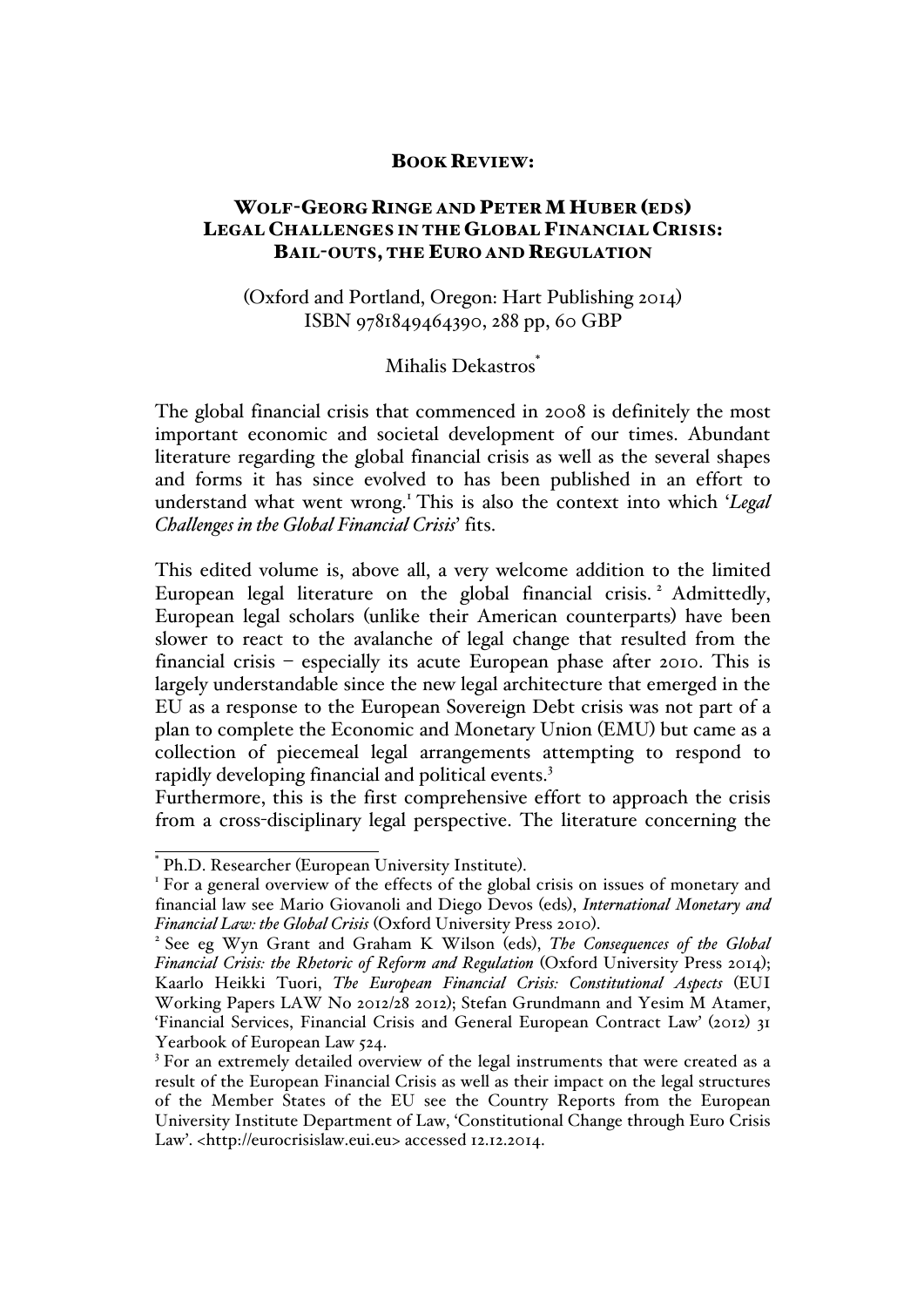financial crisis remains fragmented to different disciplines and, in the case of legal studies, to different specialisations within the discipline itself. Against this background, as the editors succinctly point out in the introduction, the different national legal background as well as the different law specialisations of practitioners and academics tend to limit if not obscure our understanding of the crisis. This work ostensibly aspires to remove the 'artificial limitations' (p 1) that each of these legal subdisciplines place on our understanding of the financial crisis as 'an holistic affair' (p 1). In this context, the editors make a laudable attempt to bring together scholars and practitioners from different backgrounds, institutions and countries in order to provide a more coherent narrative of the law's response to the global financial crisis. In essence, however, they bring together lawyers from the UK and German legal traditions and focus on issues of constitutional law, financial markets regulation and European law.

The edited volume features six main contributions focusing on three different legal fields affected by the crisis: constitutional law, EU institutional and State aid law, and financial markets regulation. Further, a response essay from a discussant accompanies each of the six main contributions.

The first part of the book focuses on issues of EU and domestic constitutional law. In the second chapter, Peter Huber provides the reader with an extensive overview of the German Constitutional Court decisions relating to the Eurozone crisis and the bailout mechanisms that were set up as a response to it. He argues that these decisions, and the limitations they place upon further European integration, largely reflect a particularly German conceptualisation of democracy that, one the hand, places politics beneath the law but, on the other, emphasises that 'the willingness to be subject to a majority vote involve<sup>[s]</sup> historical, cultural, economic and political preconditions that require a certain degree of social cohesion and matching interests' (p 26). This prompts Pavlos Eleftheriadis to argue that this particular conceptualisation of democracy by the German Constitutional Court corresponds to an idea of democracy as collective self-government, which would not be suitable to operate at the European level. Thus, he argues that an idea of democracy as a 'set of egalitarian institutions' with increased accountability would be more suitable to a European polity (chapter 3). In the fourth chapter, Gregor Kirchof engages in an historical overview of public debt in Germany and provides us the context of how the concept of 'debt brake', which later formed the basis of the European 'Fiscal Compact', came to be created in Germany. In the last chapter of this first part of the book, John McEldowney offers a British perspective to this particularly German concept, which comprises a 'less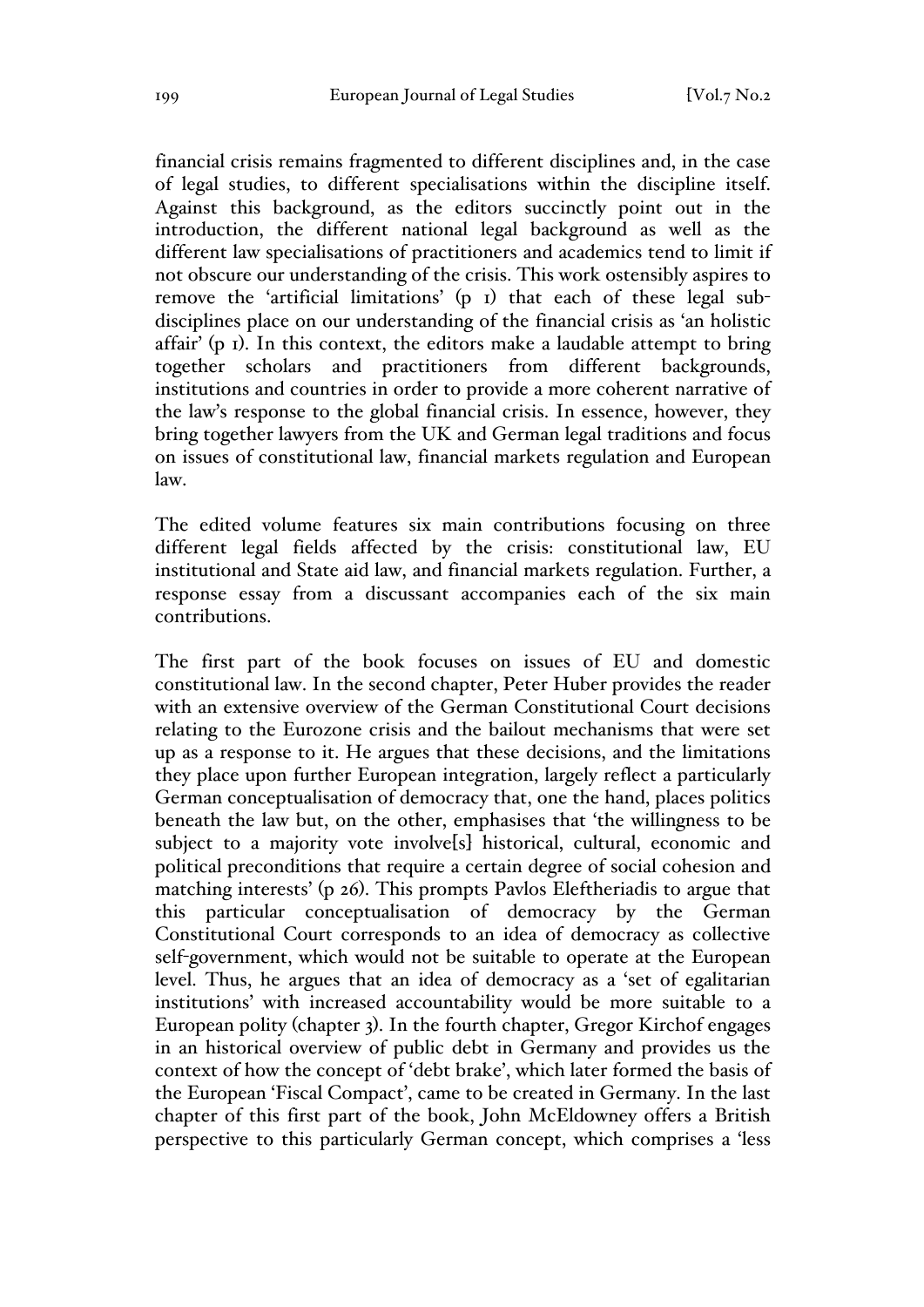rigid alternative that is capable of adapting to changing economic and fiscal conditions' (p 63). He appears sceptical and raises concerns about the appointment and competence of judges in relation to deciding upon economic and political issues.

Part II shifts the focus to issues of 'pure' EU Law. Paul Yowell in chapter 5 draws attention to the role of the ECB and its mandate under EU law. He produces a very thorough and insightful analysis of the law governing its operation and makes a convincing argument that the ECB's legal mandate 'precludes it from acting as a lender of last resort to governments' (p 82). In addition to that, he decidedly claims that EU law is not to be cast aside even in response to extreme exigencies according to what economists 'dictate' as that would replace 'the rule of law with the rule of experts' (p 119). This point is further elucidated by Christopher Ohler who points out that the EU system of governance is not flexible enough to address the problems brought about by the crisis. Particularly insightful contributions to the collection are the ones, which immediately follow, and in which the authors focus on issues of State aid. Conor Quigley assesses the operation of the EU State aid rules with respect to recapitalising European banks. Interestingly, he observes, the Commission adopted a very flexible approach to the rules that resulted in a piece-meal and rather nationcentric plan of action. He admits, however, that there was no other suitable legal framework the Commission could utilise at the time in order to 'prevent national action from resulting in protectionist subsidies' (p 148) and, as a consequence, it is still early to assess its success. In chapter 9, Thomas Ackermann, further commenting on State aid rules, notes that the aforementioned 'bending' of these rules is only of a temporary character but it has achieved the inter-institutional strengthening of the Commission's position.

Part III of the book highlights issues arising out of the legal developments in the field of financial markets regulation. In chapter 10, Alexander Hellgardt offers a very insightful comparative account of public, private, criminal and tax law as instruments of financial regulation and explains which instrument would be most optimal in achieving different regulatory purposes. John Vella subsequently sets apart the use of corrective taxation and further elaborates on its role as an instrument of financial regulation, a development that only came about as a result of the recent crisis (chapter 11). Finally, Gustav Sjöberg, presents a detailed analysis of 'banking resolution' mechanisms as well as the different needs and objectives they ought to serve (chapter 12). Indeed, he attempts to conceptualise the resolution of banks as a 'governance tool' (p 187) that seeks to minimise moral hazard (by imposing losses on shareholders and creditors) and strengthen legal certainty. He, nevertheless, recognises that this approach